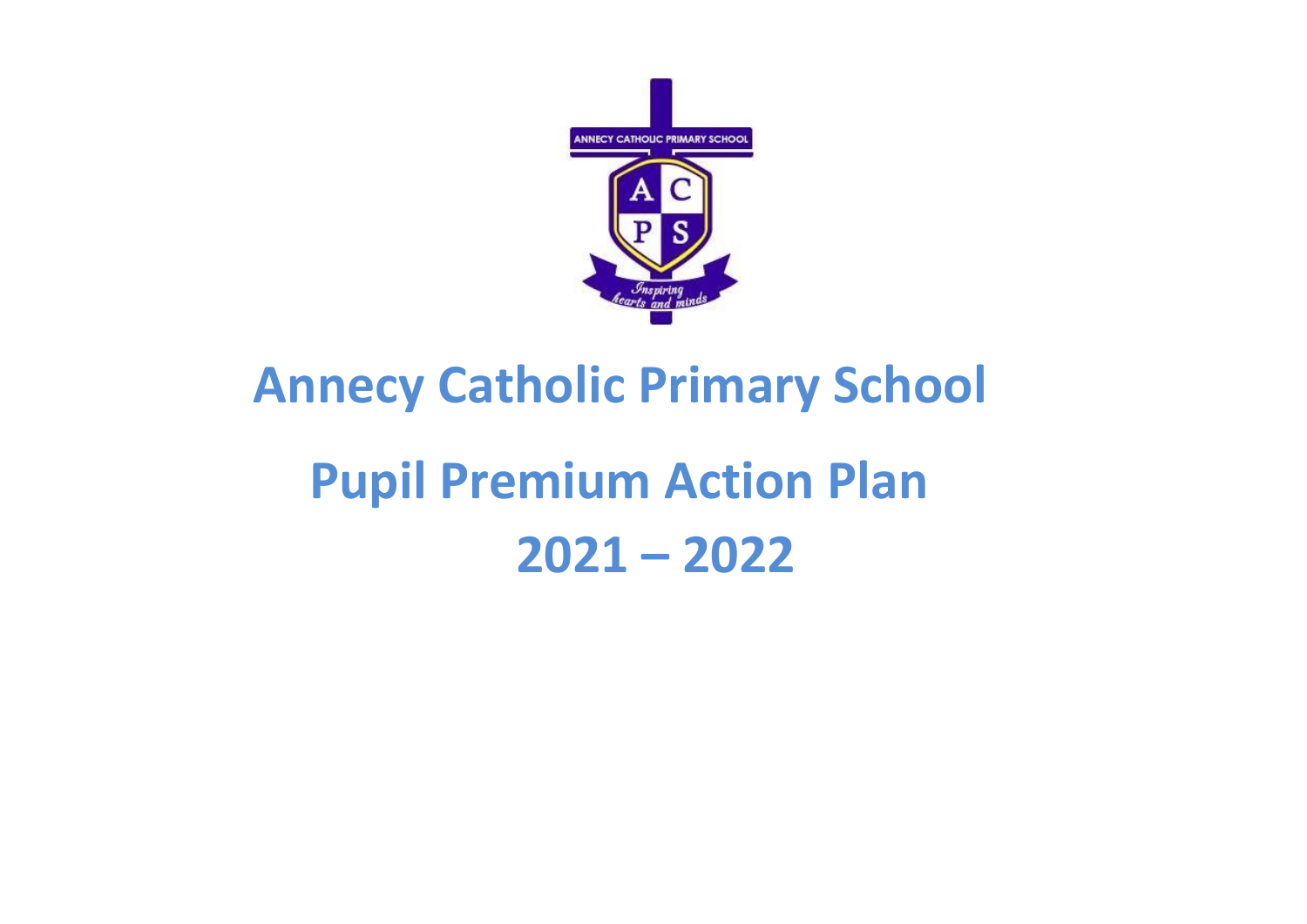| <b>Detail</b>                                                                                                                                  | <b>Data</b>                              |
|------------------------------------------------------------------------------------------------------------------------------------------------|------------------------------------------|
| School name                                                                                                                                    | <b>Annecy Catholic Primary School</b>    |
| Number of pupils in school                                                                                                                     | 166                                      |
| Proportion (%) of pupil premium eligible pupils                                                                                                | 31%                                      |
| Academic year/years that our current pupil premium strategy plan covers (due to changing<br>demographic we will review this plan after 1 year) | 2021/2022                                |
| Date this statement was published                                                                                                              | December 2021                            |
| Date on which it will be reviewed                                                                                                              | <b>July 2022</b>                         |
| Statement authorised by                                                                                                                        | Paul Gallagher, Headteacher              |
| Pupil premium lead                                                                                                                             | Lauren Johnson,                          |
|                                                                                                                                                | <b>Assistant Headteacher</b>             |
| Governor lead                                                                                                                                  | Sue Homer, lead for disadvantaged pupils |

#### **What is the Pupil Premium?**

The Pupil Premium is additional funding to help schools close the attainment gap between pupils from low-income and other disadvantaged families, and their peers. If a pupil has been eligible for Free School Meals (FSM) at any point over the past 6 years or has been looked after for one day or more (Child Looked After), the school receives an amount per head within their budget. A provision is also made for pupils who have a parent in the armed services.

#### **Outline of purpose of funding:**

Our purpose in allocating the Pupil Premium Grant is to narrow the gap between children who are disadvantaged, including those who qualify for Free School Meals, or children who are 'looked after'.

In spending the Pupil Premium, we have 2 main objectives:

- to narrow the gap between all pupils eligible for the Pupil Premium Grant, including the more able achievers, by improving the percentage of pupils in each year group who make at least expected progress.
- to enrich the curriculum through a range of extra-curricular activities and enhance the social, emotional and cultural development of our children.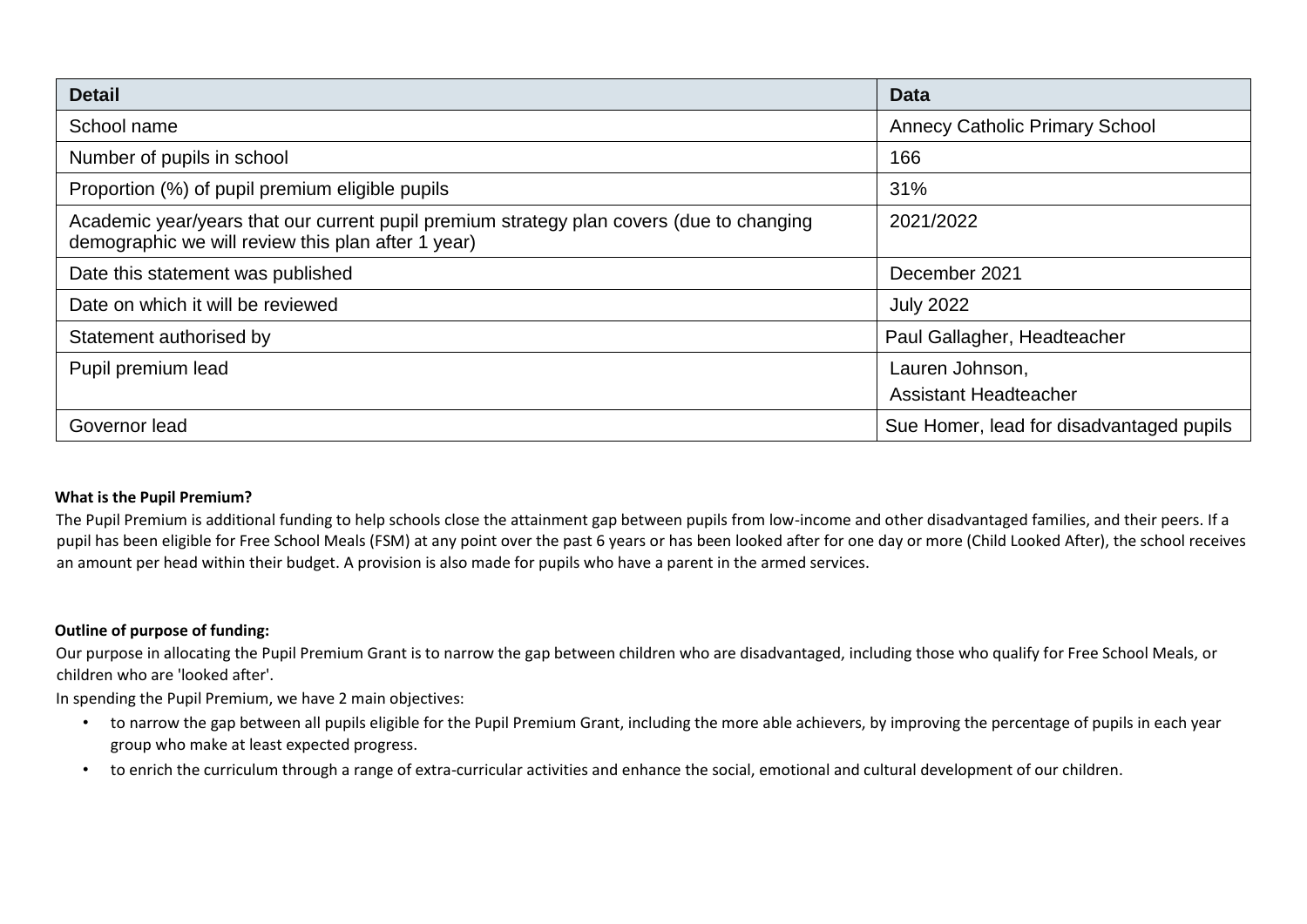#### **Guiding principles:**

- Pupil Premium funding is spent on Pupil Premium eligible children.
- Our policy is shared with parents and is available online.
- All pupils in the Pupil Premium group must be considered for support to raise attainment or other factors which could lay the foundation for future learning.
- Consistent high-quality support is monitored by the school, avoiding wastage of precious financial resources.
- Activities are evaluated for impact by the school on a regular basis.
- Focussed feedback is given to pupils, showing a clear way to improve further.
- Our Pupil Premium Co-ordinator has a clear overview of how funding is being allocated and the difference it is making to the outcomes for pupils.
- All our staff are aware of pupils receiving the Pupil Premium and how funding is being spent.
- We track the attainment and progress of each Pupil Premium child on a termly basis.
- There are a range of strategies available and each child is considered for each strategy.
- A Governor is responsible for feeding back to the full Governing Body about the implementation of the Pupil Premium programme.

#### **Responsibility and actions:**

- Governing Body: Our Pupil Premium Governor reports to the Governing Body.
- Pupils: Evaluation discussions/viewpoint questionnaires are set as appropriate.
- Parents: Parents informed of progress via Parent Teacher meetings and through the end of year reports.
- Staff: Pupil Premium children are discussed during Pupil Progress Meetings and performance management reviews.

#### **How the funding impacts on the provision for learning:**

- Employing a dedicated Learning Co-ordinator to help co-ordinate the provision and to teach individual children and small groups from all classes in school.
- The employment of Educational Psychologist, Speech and Language Therapist, Thrive Practitioner.
- Providing additional tutoring for targeted children either in groups or on a  $1 1$  basis.
- Providing individual  $1 1$  support for vulnerable individuals where appropriate
- Funding children's participation in extra-curricular opportunities, in our school and beyond.
- Helping children to pay for school trips and residential experiences.
- Purchasing teaching and learning resources (including software products and online tools).
- Providing activities and experiences to enrich and extend children's learning.
- Providing additional tools and resources for individuals to access the curriculum.
- Developing and encouraging curriculum enrichment including music lessons, attendance at clubs run outside the school day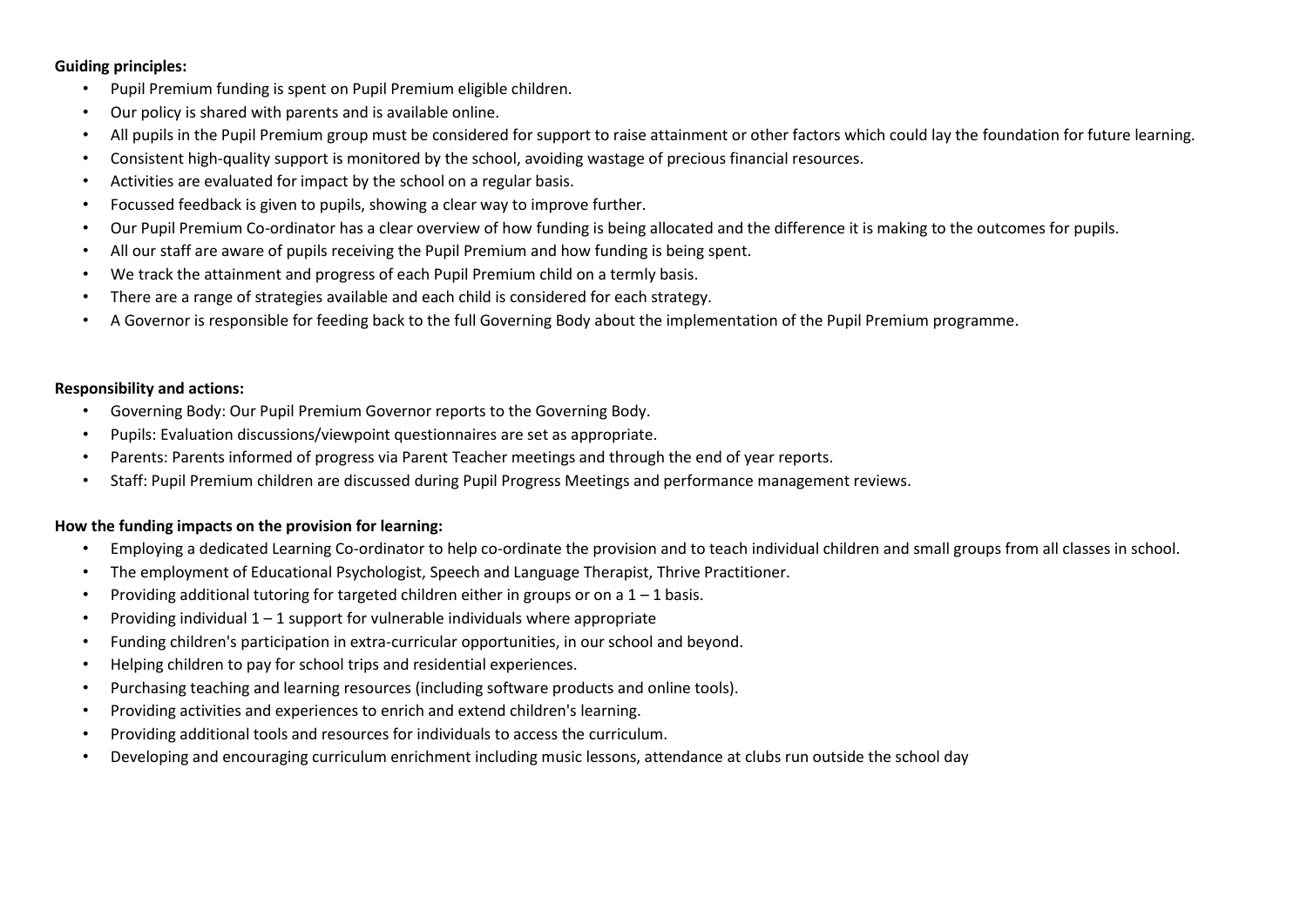## **Review of 2020/2021 Action Plan for Pupil Premium provision**

## **Action Plan for Pupil Premium provision 2020/2021**

**Academic Year Amount of Pupil Premium Funding** 2020 - 2021 **E**63,360

## **Total Pupils on roll EYFS to Year 6: 166 children**

| <b>School context</b>                                              |                                   |                                    |                                                                                                       |                                                 |                               |                                      |  |
|--------------------------------------------------------------------|-----------------------------------|------------------------------------|-------------------------------------------------------------------------------------------------------|-------------------------------------------------|-------------------------------|--------------------------------------|--|
| Total number of<br>pupils eligible for<br>pupil premium<br>funding | <b>Number of eligible</b><br>boys | <b>Number of eligible</b><br>girls | <b>Number of pupils</b><br>eligible for free<br>school meals in the<br>last six years<br>(ever 6 FSM) | <b>Number of looked</b><br>after children (LAC) | Number of post-<br><b>LAC</b> | <b>Number of service</b><br>children |  |
| 48                                                                 | 21                                | 27                                 | 48                                                                                                    | 0                                               | 0                             |                                      |  |

|                | Action Plan for use of Pupil Premium 2020 - 2021  |            |                          |                                                                  |                     |                                        |  |
|----------------|---------------------------------------------------|------------|--------------------------|------------------------------------------------------------------|---------------------|----------------------------------------|--|
| <b>Desired</b> | Action:                                           | Amount     | <b>Targeted Group(s)</b> | <b>Intended Outcomes</b>                                         | <b>Monitored by</b> | Impact                                 |  |
|                | allocated $(f)$<br>Outcome Pupil Premium used for |            |                          | How the actions impact on achievement                            |                     |                                        |  |
|                |                                                   |            |                          |                                                                  |                     |                                        |  |
| B              | Thrive, Big Band and Rock Steady                  | £10,718.28 |                          | Selected vulnerable pupils Increased in self-esteem and improved | Inclusion team      | Pupil voice shows high engagement in   |  |
|                | therapy support for most                          |            | from across the school   | well-being enabling children to be able                          | Leader, SLT         | lenrichment activities. Teachers       |  |
|                | vulnerable children                               |            |                          | to access the curriculum back in the                             |                     | reported children feeling more         |  |
|                |                                                   |            |                          | classroom                                                        |                     | confident upon return from activities. |  |
|                |                                                   |            |                          |                                                                  |                     | Improved attendance as a result of     |  |
|                |                                                   |            |                          |                                                                  |                     | lenrichment activities                 |  |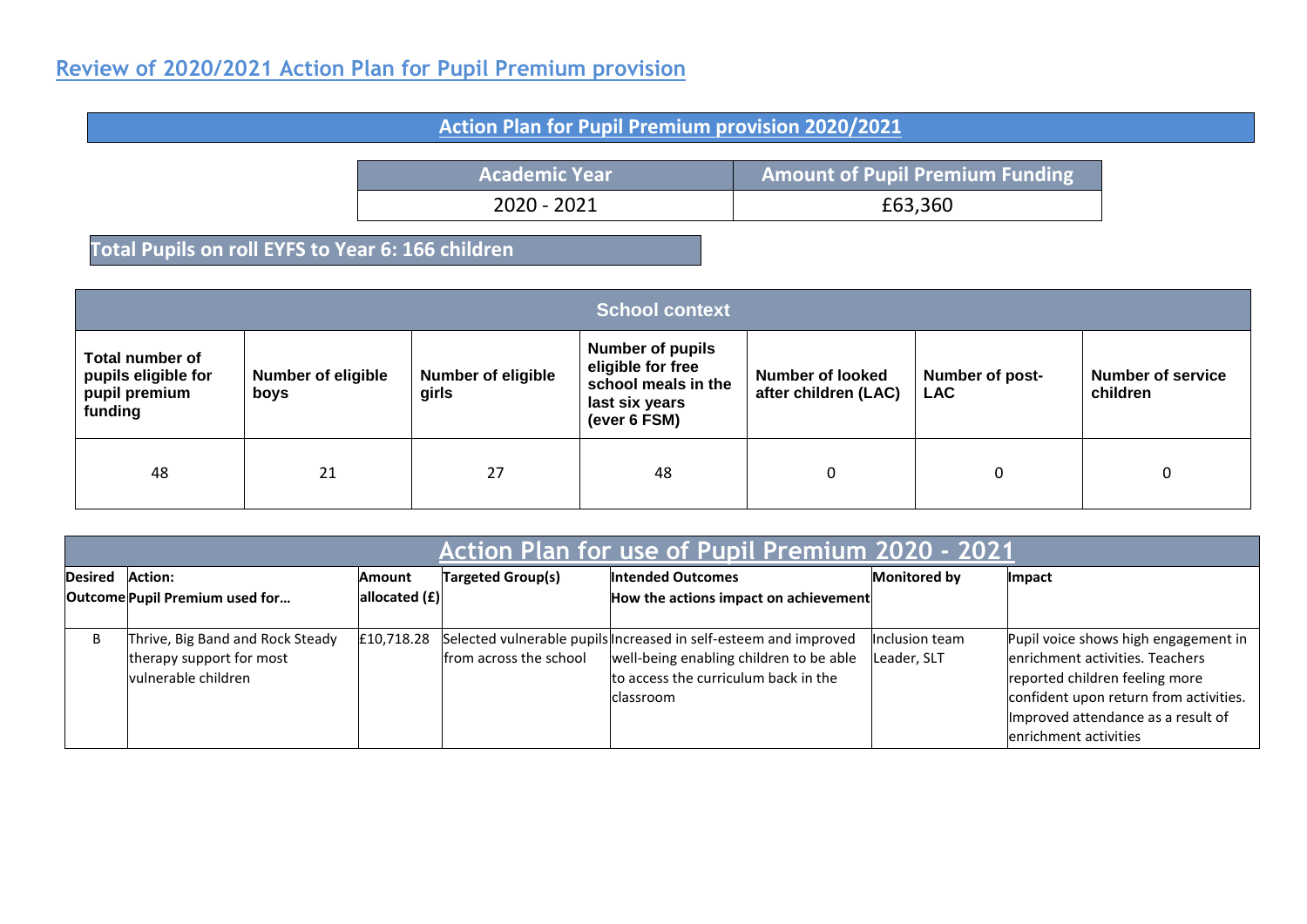| D            | Attendance support for pupils &<br>families - led by Inclusion Manager<br>and ESBAS                 | £6,768.38  | Whole school-targeted<br>vulnerable children with<br>poor attendance, poor<br>punctuality, and a<br>particular focus on<br>Persistent Absentees. | Improved levels of attendance,<br>punctuality, and a decrease in Persistent Leader, SLT<br>Absentees - aimed at supporting all<br>families, and targeted support for                                                              | Inclusion team                                             | 5% drop in persistent absence.<br>2% improvement in attendance - now<br>in line with national figures 96.53%<br>attendance                                                                                                                                                                                                                        |
|--------------|-----------------------------------------------------------------------------------------------------|------------|--------------------------------------------------------------------------------------------------------------------------------------------------|-----------------------------------------------------------------------------------------------------------------------------------------------------------------------------------------------------------------------------------|------------------------------------------------------------|---------------------------------------------------------------------------------------------------------------------------------------------------------------------------------------------------------------------------------------------------------------------------------------------------------------------------------------------------|
| EFG          | Class based TA support for English<br>land maths                                                    | £40,090.83 | <b>Whole School</b>                                                                                                                              | Small group in class support to support<br>children in making at least expected<br>progress and work towards achieving<br>expected standard - also support for PP<br>HPAG to ensure challenge and<br>opportunities to achieve GDS | <b>SLT</b><br>Governors -<br><b>Standards</b><br>committee | Year 6 outcomes in Reading was 3%<br>higher than FFT5 prediction.<br>Pupils who attended maths<br>intervention were in line to make<br>accelerated progress.                                                                                                                                                                                      |
| H            | Subsidising educational trips,<br>visitors, extra-curricular clubs and<br>peripatetic music lessons | £2,500     | Targeted PP children<br>across school                                                                                                            | Raised self-esteem, promoting<br>confidence and increased motivation.<br>Behaviour, social skills and attitudes to<br>learning improved                                                                                           | <b>SLT</b><br>Committee                                    | Pupils have a greater sense of the<br>Governors Standards world around them and the activities<br>available to them within their local<br>community.<br>Pupils that would not normally be able<br>to participate in different activities<br>were able to access them.<br>Football club had over 60 pupils<br>attending (36% of school population) |
| <b>BDE</b>   | Training for staff to support SEMH<br>in vulnerable pupils                                          | £1,740     | Targeted PP and<br>vulnerable children                                                                                                           | Raising self-esteem and engagement in<br>lessons.                                                                                                                                                                                 | <b>SLT</b>                                                 | Reduction in behaviour incidents for<br>pupils falling under SEMH. However,<br>more resources need to be allocated to<br>support these pupils further.                                                                                                                                                                                            |
| $\mathsf{C}$ | Reading resources including Speech £1,542<br>Link programme                                         |            | Targeted PP children<br>across school                                                                                                            | Engage and inspire previously low<br>attaining groups to read and understand<br>to work towards expected standard in<br>reading comprehension.                                                                                    | <b>SLT</b>                                                 | Early identification and intervention for<br>pupils highlighted on Speech Link - a<br>number of referrals to CiTES for<br>additional, targeted support.                                                                                                                                                                                           |
|              | Total spend:                                                                                        | £63,359.49 |                                                                                                                                                  |                                                                                                                                                                                                                                   |                                                            |                                                                                                                                                                                                                                                                                                                                                   |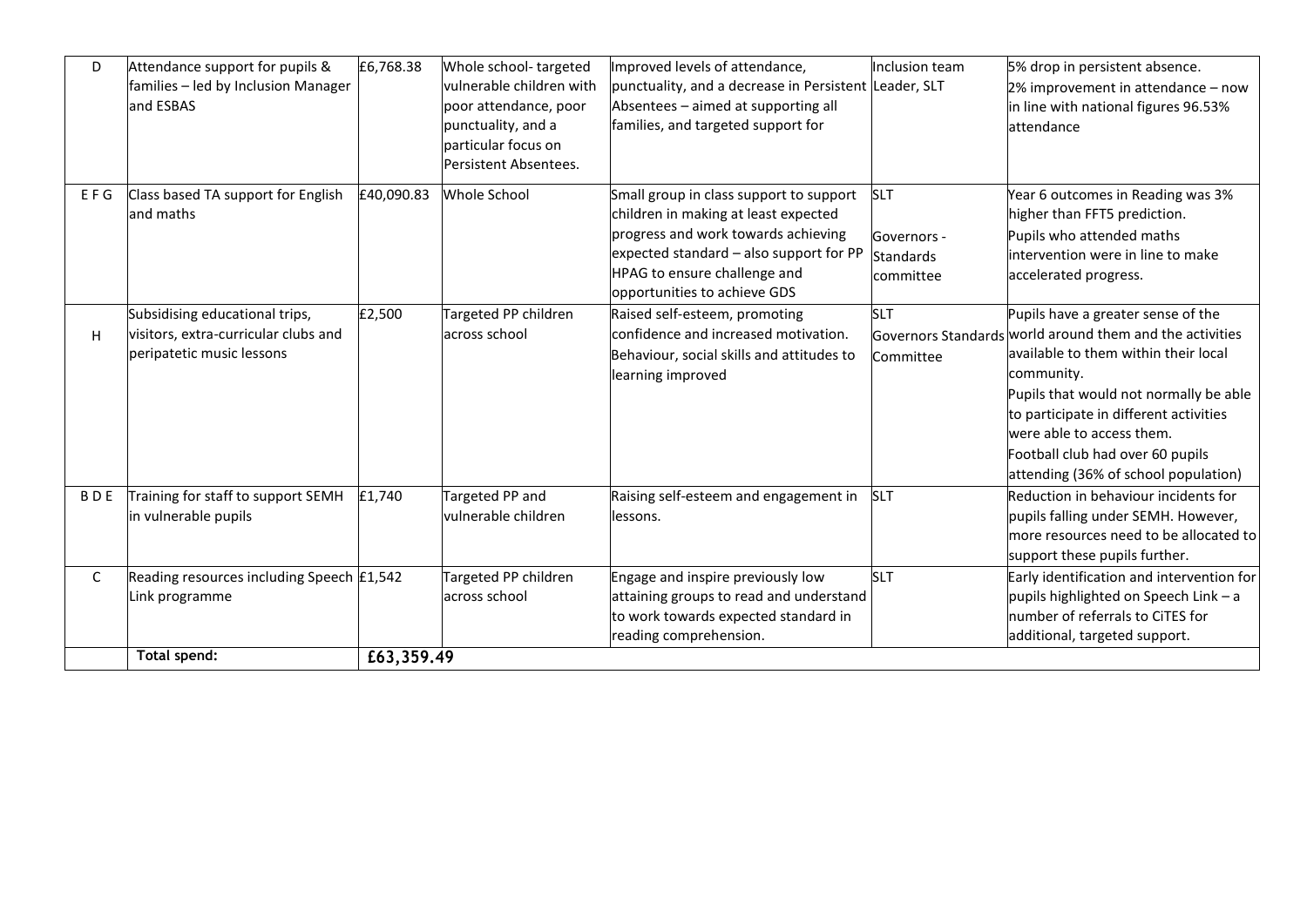## **Action Plan for Pupil Premium provision 2021/2022**

#### **Main internal and external barriers:**

- Vulnerable families and pupils with emotional and social needs
- Tackling Persistence Absentee levels
- Delayed language and vocabulary skills (speaking & reading skills)
- Low prior academic attainment

## **Desired outcomes to diminish the difference between Pupil Premium funded pupils and 'Other' pupils**

- **A.** PP attainment tracking and monitoring is robust and used to inform subsequent provision (Leaders at all levels)
- **B.** Continue to support families and pupils' social, emotional and health needs through Inclusion Team and Thrive
- **C.** Continue to support pupils and families with delayed language and vocabulary skills
- **D.** Pupils and families with low attendance/ high Persistence Absentee levels are supported and challenged
- **E.** PP pupils make rapid progress to catch up to their peers
- **F.** More Able PP pupils 'on track' to exceed Expected Standard
- **G.** Increase vocabulary, reading and phonics achievement in EYFS & KS1
- **H.** Improve school readiness and pupils' enjoyment through providing before and after school clubs, subsidising trips.

## **Action Plan for Pupil Premium provision 2020/2021**

| <b>Academic Year</b> | <b>Amount of Pupil Premium Funding</b> |  |
|----------------------|----------------------------------------|--|
|                      | £60525 (45 pupils = £1345 per pupil)   |  |
| 2021 - 2022          | <b>Recovery Premium Allocation</b>     |  |
|                      | £6960 (48 pupils = £145 per pupil)     |  |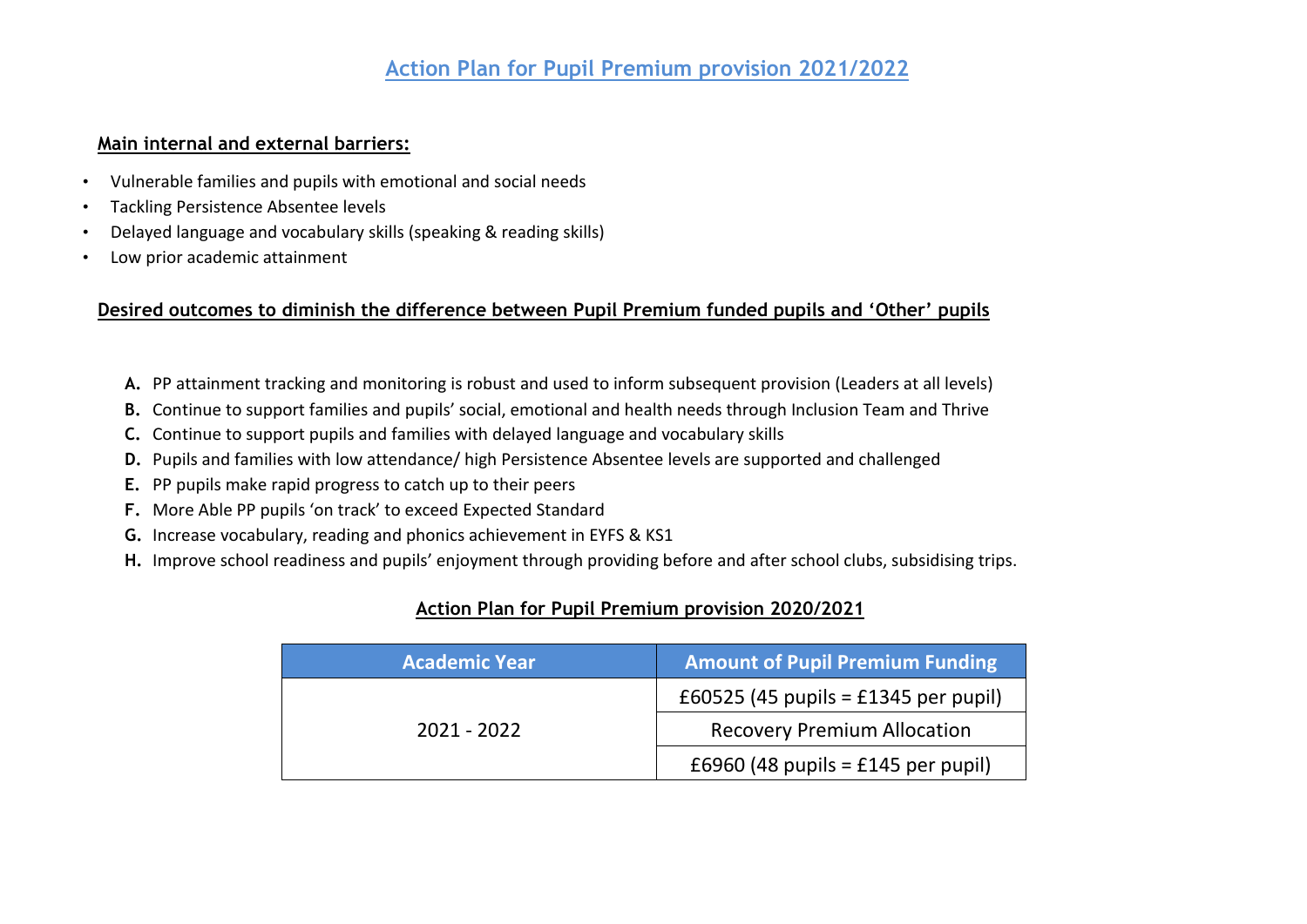## **Total Pupils on roll EYFS to Year 6: 166 children**

| <b>School context</b>                                              |                                   |                                    |                                                                                                       |                                                 |                           |                                      |  |  |
|--------------------------------------------------------------------|-----------------------------------|------------------------------------|-------------------------------------------------------------------------------------------------------|-------------------------------------------------|---------------------------|--------------------------------------|--|--|
| Total number of<br>pupils eligible for<br>pupil premium<br>funding | <b>Number of eligible</b><br>boys | <b>Number of eligible</b><br>girls | <b>Number of pupils</b><br>eligible for free<br>school meals in<br>the last six years<br>(ever 6 FSM) | <b>Number of looked</b><br>after children (LAC) | <b>Number of post-LAC</b> | <b>Number of service</b><br>children |  |  |
| 51                                                                 | 20                                | 29                                 | 45                                                                                                    | າ                                               | 0                         |                                      |  |  |

|                | Action Plan for use of Pupil Premium 2021 - 2022                                     |                           |                                                                                                                                                  |                                                                                                                                                                                                                                                                         |                                                                          |        |
|----------------|--------------------------------------------------------------------------------------|---------------------------|--------------------------------------------------------------------------------------------------------------------------------------------------|-------------------------------------------------------------------------------------------------------------------------------------------------------------------------------------------------------------------------------------------------------------------------|--------------------------------------------------------------------------|--------|
| <b>Desired</b> | <b>Action:</b><br>Outcome Pupil Premium used for                                     | Amount<br>allocated $(f)$ | <b>Targeted Group(s)</b>                                                                                                                         | <b>Intended Outcomes</b><br>How the actions impact on<br>achievement                                                                                                                                                                                                    | <b>Monitored by</b>                                                      | Impact |
| B              | Thrive therapy support for most<br>vulnerable children.                              | £5000                     | from across the school                                                                                                                           | Selected vulnerable pupils Increased in self-esteem and improved<br>well-being enabling children to be able<br>to access the curriculum.                                                                                                                                | Inclusion team<br>Leader, SLT<br>Thrive Practitioner                     |        |
| D              | Attendance support for pupils &<br>families - led by Inclusion Manager<br>and ESBAS. | £6800                     | Whole school-targeted<br>vulnerable children with<br>poor attendance, poor<br>punctuality, and a<br>particular focus on<br>Persistent Absentees. | Improved levels of attendance,<br>punctuality, and a decrease in Persistent Leader, SLT<br>Absentees - aimed at supporting all<br>families, and targeted support for                                                                                                    | Inclusion team                                                           |        |
| EFG            | Class based TA support for English<br>and maths including phonics                    | £45831.24                 | Whole School                                                                                                                                     | Small group in class support to support<br>children in making at least expected<br>progress and work towards achieving<br>expected standard - also support for PP<br>Who are high prior attainers to ensure<br>challenge and opportunities to achieve<br>greater depth. | <b>SLT</b><br>Learning Coordinator<br>Governors -<br>Standards committee |        |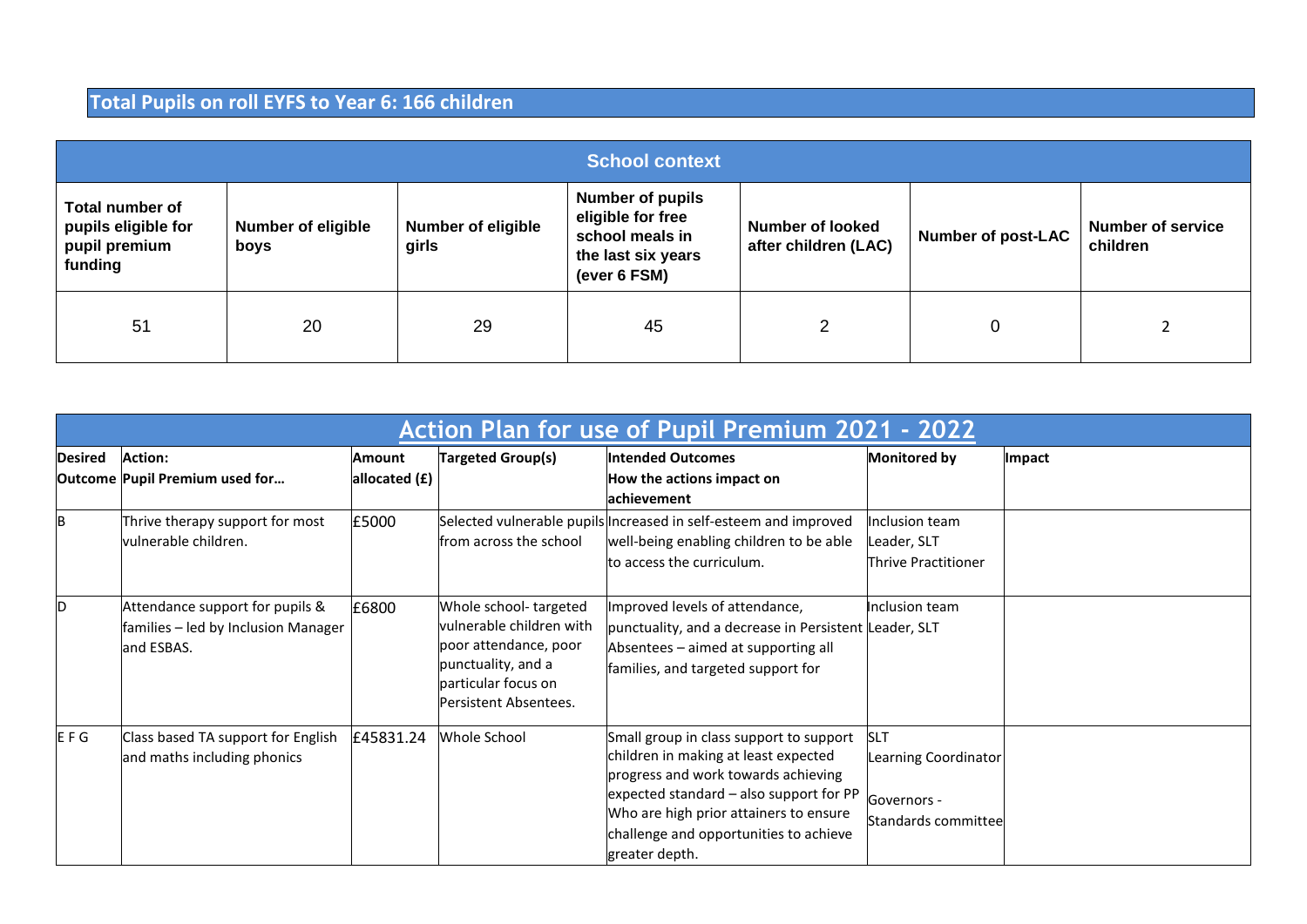|            | Total spend:                                                                                                                                                                                                        | £73681.24 |                                                |                                                                                                                                                                                                                                                                  |                                                |  |
|------------|---------------------------------------------------------------------------------------------------------------------------------------------------------------------------------------------------------------------|-----------|------------------------------------------------|------------------------------------------------------------------------------------------------------------------------------------------------------------------------------------------------------------------------------------------------------------------|------------------------------------------------|--|
|            | Pastoral support for pupils with<br>SEMH needs, who require<br>additional adult support to access<br>learning                                                                                                       | £12570    | <b>PP children with SEMH</b><br>needs (Year 3) | Enable these pupils to access the<br>curriculum so that they can make<br>accelerated progress.                                                                                                                                                                   | <b>SLT</b><br>Inclusion Coordinator            |  |
|            | Reading resources including Speech E500<br>ink programme                                                                                                                                                            |           | Targeted PP children<br>across school          | Engage and inspire previously low<br>attaining groups to read and understand Learning Coordinator<br>to work towards expected standard in<br>reading comprehension.                                                                                              | <b>SLT</b>                                     |  |
| <b>BDE</b> | Training for staff to support SEMH<br>in vulnerable pupils using the<br>Empowerment Approach.                                                                                                                       | £2000     | Targeted PP and<br>vulnerable children         | Raising self-esteem and engagement in<br>lessons. Supporting and understanding<br>children's needs by identifying<br>behaviour patterns.                                                                                                                         | <b>SLT</b><br>Learning coordinator             |  |
|            | Subsidising educational trips,<br>visitors, extra-curricular clubs and<br>peripatetic music lessons.<br>Purchase uniform for parents that<br>are struggling financially.                                            | £3000     | Targeted PP children<br>across school          | Raised self-esteem, promoting<br>confidence and increased motivation.<br>Behaviour, social skills and attitudes to<br>learning improved                                                                                                                          | <b>SLT</b><br>Governors Standards<br>Committee |  |
| C, E, F, G | New Learning coordinator role to<br>measure impact of intervention<br>groups for targeted children and to<br>support the early identification of<br>needs and to support TAs in<br>delivering high quality support. | £19234.80 | Targeted PP children<br>across school          | Small groups out of class to support gaps SLT<br>in learning. Management of intervention Learning coordinator<br>groups to ensure impact for all children.<br>Sensory circuit provision for our most<br>vulnerable children who need a good<br>start to the day. |                                                |  |